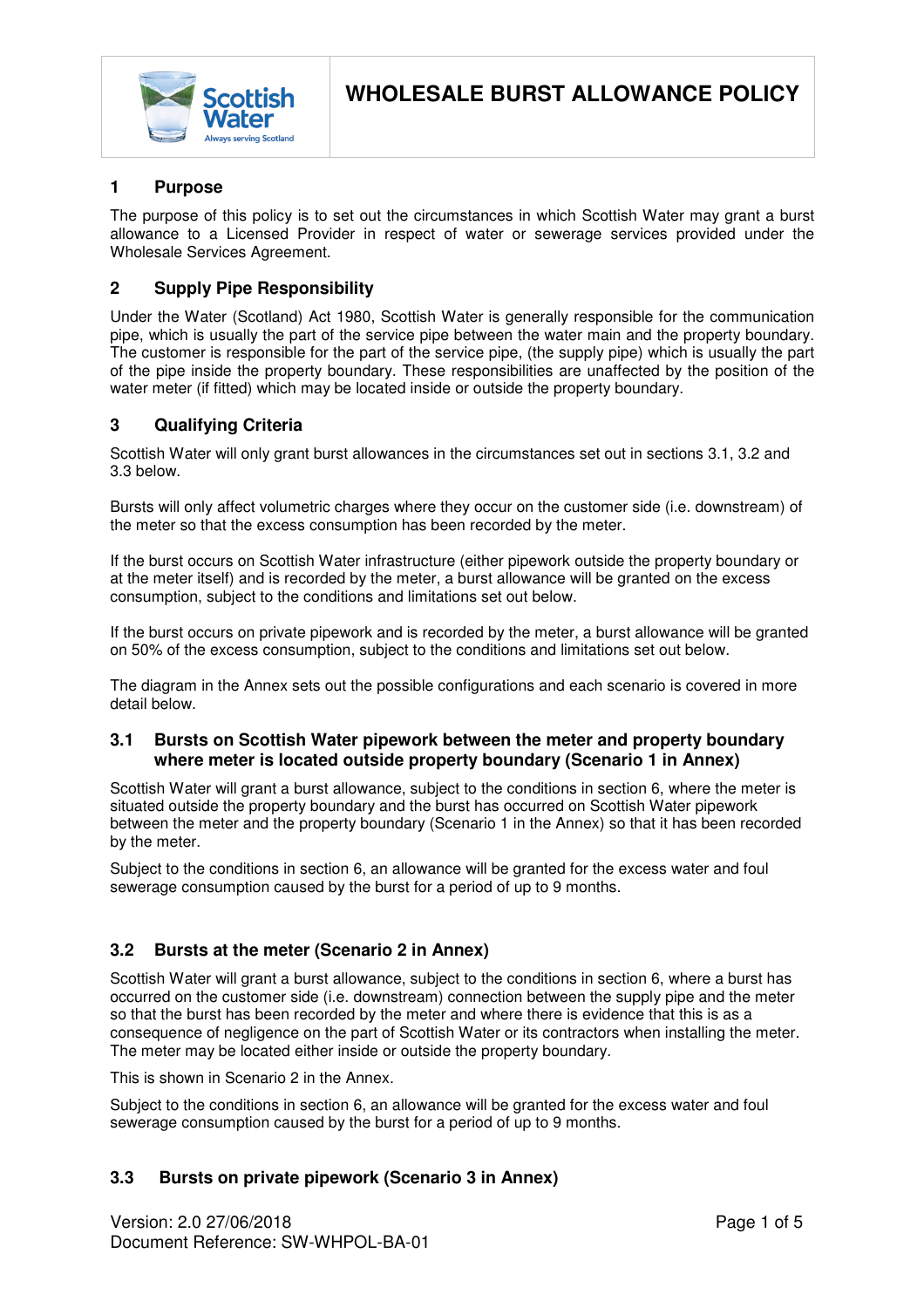

Scottish Water will grant a burst allowance, subject to the conditions in section 6, where it can be demonstrated that a burst on private pipework has been recorded by the meter.

This is shown in Scenario 3 in the Annex.

**Scottish** 

Subject to the conditions in section 6, an allowance will be granted for 50% of the excess water and foul sewerage consumption caused by the burst for a period of up to 9 months.

#### **4 Calculation of burst allowance**

Where Scottish Water grants a burst allowance, the excess consumption will be calculated as the difference between the average daily consumption for the same calendar period in previous financial years and the average daily consumption for the duration of the burst. This will ensure that seasonal usage is taken into consideration.

Where Scottish Water considers that the same calendar period in previous financial years was not a representative period, it reserves the right to specify an alternative period as demonstrating a typical average daily consumption for the purposes of calculating a burst allowance.

Where appropriate historical consumption data is not available the next two actual reads following the repair of the burst may be used at Scottish Water's discretion.

#### **5 Application of a burst allowance**

Where a burst allowance is granted, it will be applied at the CMA via the creation of an adjustment meter, attached to the affected SPID, which shall have a negative consumption equal to the value of the allowance and covering the agreed duration. The adjustment and refund of charges shall follow the standard CMA settlement timetable and primary billing processes.

#### **6 Conditions**

The following conditions and exclusions will apply to burst allowances:

- Burst allowances will only ever be granted for metered Supply Points.
- Scottish Water will grant no more than one burst allowance per Supply Point in any 12 month period except where the allowance is the result of negligence on the part of Scottish Water or the bursts can be clearly demonstrated to be unrelated.
- There must be sufficient evidence at the time of application that the burst has been repaired. This can be demonstrated by the Licensed Provider providing a copy of the repair invoice with the application and ensuring that two meter reads after the repair, at least one month apart, are recorded at the CMA to show that the consumption has returned to normal. Where it is not possible to provide this evidence, alternative supporting information may be agreed at Scottish Water's discretion.
- Scottish Water will not grant an allowance under sections 3.1 or 3.2 where there is evidence that the burst was caused by negligence of the customer or Licensed Provider.
- The award of a burst allowance will only cover the period of the burst and will only be given for a maximum period of nine months for bi-annually read meters and three months for monthly read meters, allowing time for a customer to identify and repair a burst.
- It is the responsibility of the customer and the Licensed Provider to monitor meter readings and identify any unexpected increase in consumption which has not been caused by a change of use at the premises and therefore could be caused by a burst on the customer's side of the meter. Where any burst is suspected on the SW side of the boundary, the Licensed Provider should report this to Scottish Water via the Wholesale Service Desk, who will investigate accordingly.
- The Licensed Provider continues to be liable for full wholesale charges at a Supply Point whilst any application for a burst allowance is being processed.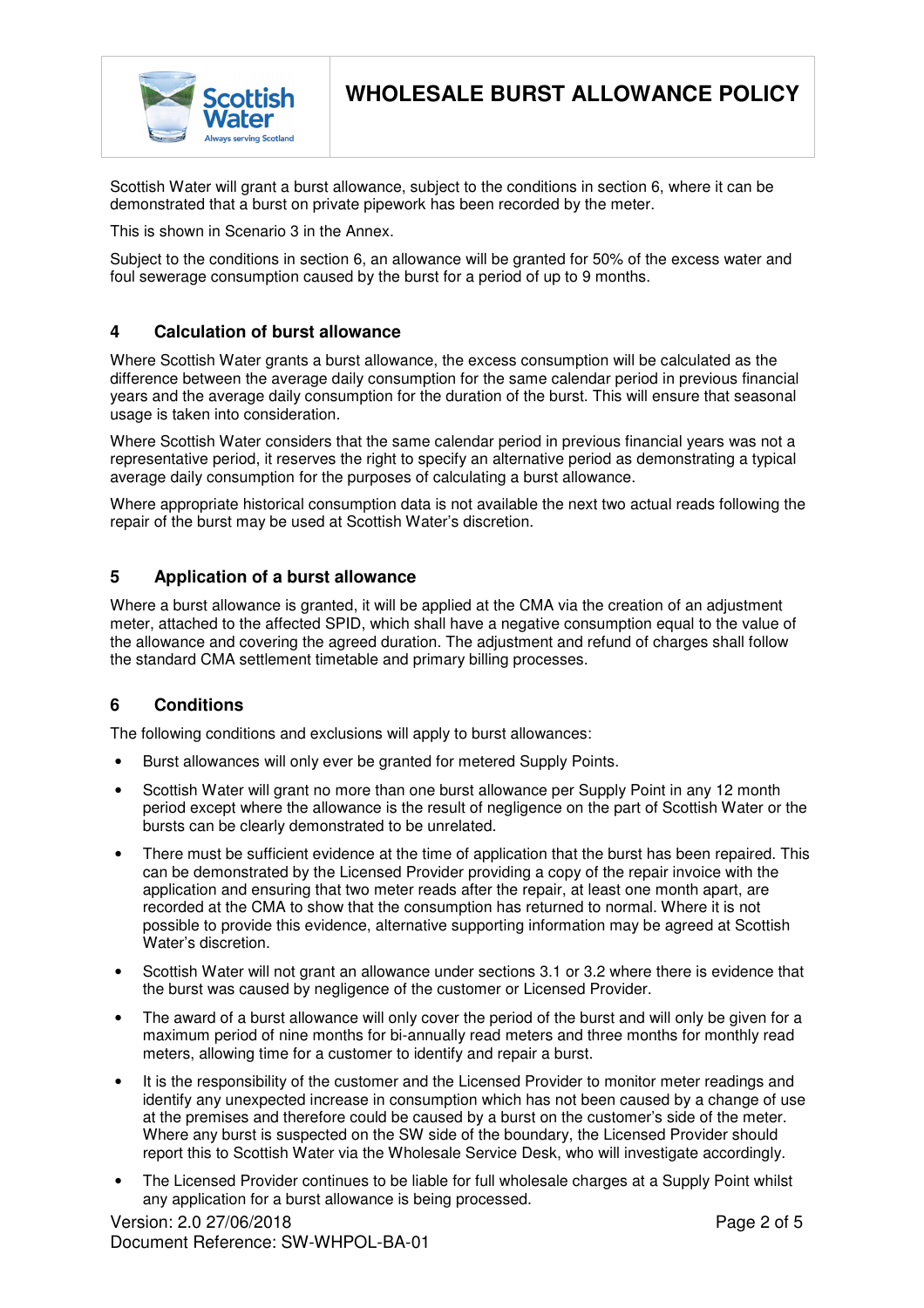

- The award of a burst allowance will be at Scottish Water's discretion. Scottish Water reserves the right to reject any application for a burst allowance but will provide reasons for its decision.
- Scottish Water may from time to time amend, withdraw or replace this Policy.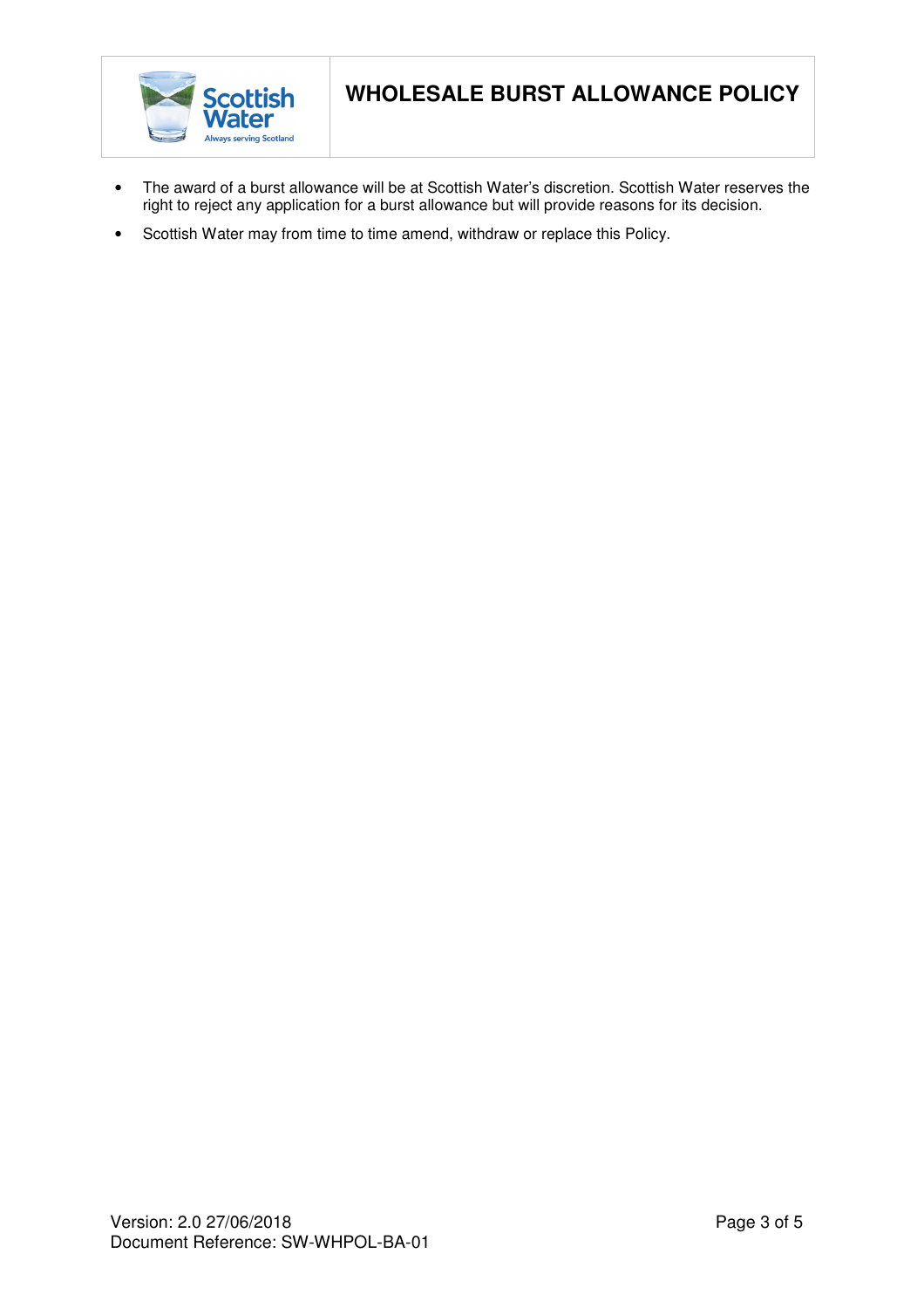

### **Annex: Possible Burst Locations**

Scenario 1: Bursts on Scottish Water pipework between the meter and property boundary where meter is located outside property boundary (Section 3.1)



Scenario 2: Bursts at the meter where meter is located inside or outside property boundary (Section 3.2)